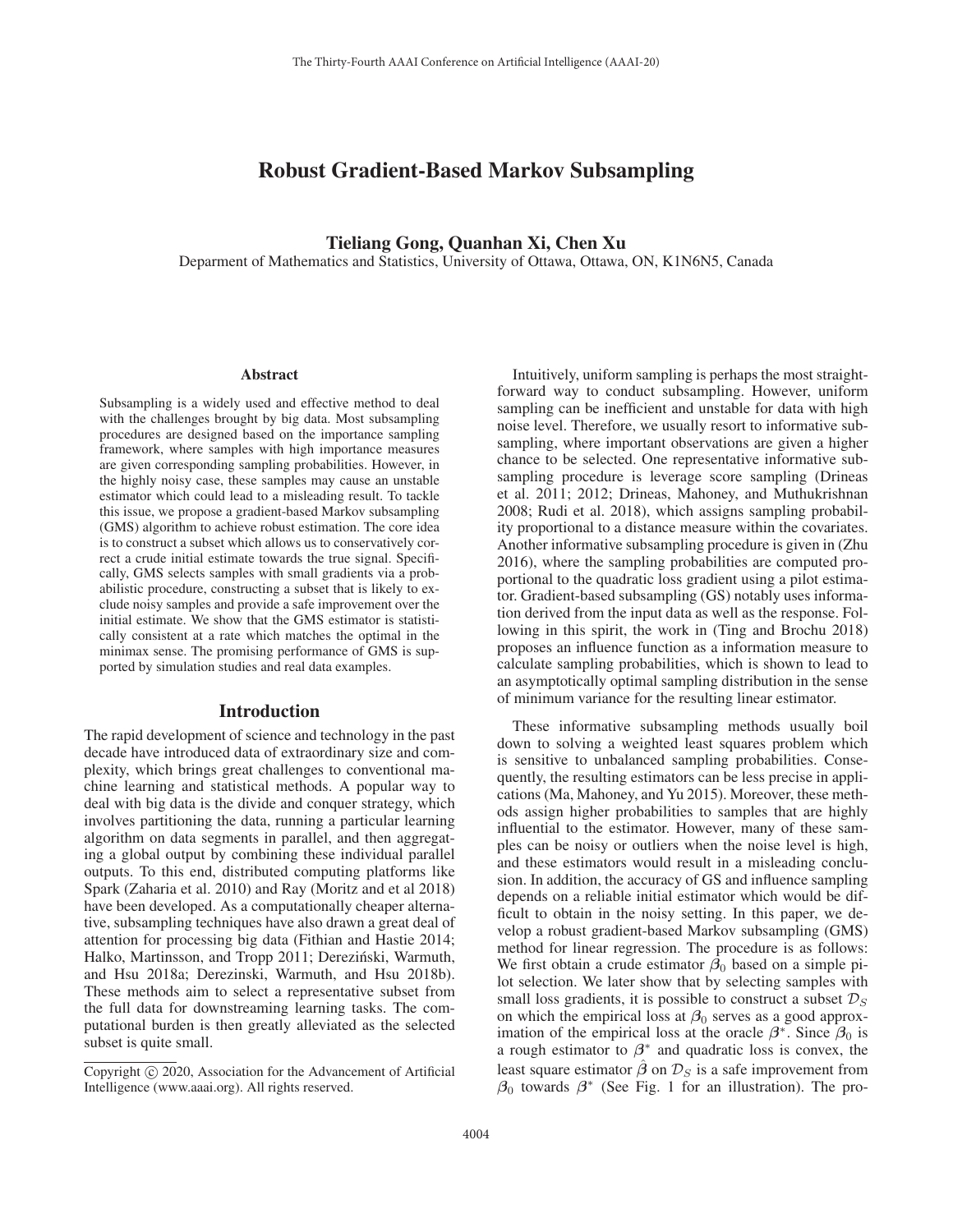

Figure 1: A random sample  $n = 200$  is generated from  $y_i = \mathbf{x}_i \beta_i^* + \varepsilon_i$  where  $\mathbf{x}_i \sim \mathbf{N}(0, 4)$ ,  $\varepsilon_i \sim \mathbf{U}(-2, 2)$ . The red line denotes the quadratic loss on full data and the blue red line denotes the quadratic loss on full data, and the blue line denotes the loss function on a subset  $\mathcal{D}_S$  generated by the GMS procedure.

posed GMS constructs such a  $\mathcal{D}_S$  by selecting samples of small gradient value through a Metropolis-Hastings (MH) type procedure. By doing so, samples with large gradient value are unlikely to be selected and outliers are avoided with high probability. We show that under mild conditions, the GMS estimator is statistically consistent with a rate at order  $\mathcal{O}(\sqrt{d \log(d)/n_{sub}})$ , where  $n_{sub}$  denotes the subsample size and  $d$  is the number of regression covariates. The superior performance of GMS is also supported by simulation studies and real-world examples.

The rest of this paper is organized as follows: Section 2 sets the notations and problem statement. Section 3 introduces the proposed GMS algorithm. Section 4 establishes the corresponding error bound. Section 5 presents experimental results on both simulations and real-world dataset. Section 6 concludes our work.

### Notations and Preliminaries

To make our arguments in the following sections precise, some concepts and notations are introduced.

**Definition 1** *(Vershynin 2018) A random variable*  $X \in \mathbb{R}$  *is said to be sub-Gaussian with variance proxy*  $\sigma^2$  *if*  $\mathbb{E}[X]=0$ *and its moment generating function satisfies*

$$
\mathbb{E}[\exp(sX)] \le \exp\left(\frac{s^2\sigma^2}{2}\right), \ \forall s \in \mathbb{R}.
$$

We denote a sub-Gaussian random variable as  $X \sim$  $\text{subG}(\sigma^2)$ . More generally, a random vector  $X \in \mathbb{R}^d$  is said to be sub-Gaussian with variance proxy  $\sigma^2$  if  $\mathbb{E}[X]=0$  and  $\mathbf{u}^\top X$  is sub-Gaussian with variance proxy  $\sigma^2$  for any unit vector **u** ∈  $S^{d-1}$ . In this case we write  $X \sim \text{subG}_d(\sigma^2)$ .

In this paper, we consider a dataset  $\mathcal{D} = (\mathbf{X}, \mathbf{y})$  generated according to the linear model

$$
y = X\beta^* + \varepsilon,\tag{1}
$$

where  $\mathbf{X} = [\mathbf{x}_1, \mathbf{x}_2, \cdots, \mathbf{x}_n] \in \mathbb{R}^{n \times d}$  is a design matrix,<br> $\mathbf{v} = (u_1, u_2, \cdots, u_n)^\top \in \mathbb{R}^n$  is a response vector  $\varepsilon =$  $\mathbf{y} = (y_1, y_2, \dots, y_n)^\top \in \mathbb{R}^n$  is a response vector,  $\varepsilon =$ 

 $(\varepsilon_1, \varepsilon_2, \dots \varepsilon_n)^\top$  and  $\varepsilon_i \sim \text{subG}(\sigma^2)$  for  $i = 1, 2, \dots, n$ . Denote the quadratic loss on D by  $L(\beta) = \sum_{i=1}^{n} \ell_i(\beta)$ ,<br>where  $\ell_i(\beta) = (n_i - \mathbf{x}_i \beta)^2$ where  $\ell_i(\boldsymbol{\beta})=(y_i - \mathbf{x}_i\boldsymbol{\beta})^2$ .

We focus on the setting  $n \gg d$ , where the least squares solution to model (1) is given by

$$
\beta_n = \frac{1}{n} \Sigma_n^{-1} \mathbf{X}^\top \mathbf{y},\tag{2}
$$

where  $\Sigma_n = \mathbf{X}^\top \mathbf{X}/n$  denotes the empirical covariance matrix. Classic algorithms, including Cholesky decomposition, QR decomposition and Singular Value Decomposition compute  $\beta_n$  in  $\mathcal{O}(nd^2)$  time. For a matrix  $\mathbf{M} \in \mathbb{R}^{d \times d}$ , we denote its maximal and minimal eigenvalues by  $\lambda_{\text{max}}(\mathbf{M})$  and  $\lambda_{\min}(\mathbf{M})$ . For a vector  $\mathbf{u} \in \mathbb{R}^d$ , we denote its  $\ell_2$  norm by  $\|\mathbf{u}\|$ .

The following concepts play an important role in our theoretical analysis. Let  $\{X_i\}_{i\geq 1}$  be a Markov chain on a general space  $X$  with invariant probability distribution  $\pi$ . Let  $P(x, dy)$  be a Markov transition kernel on a general space  $(\mathcal{X}, \mathcal{B}(\mathcal{X}))$  and  $P^*$  be its adjoint. Denote  $L_2(\pi)$  by the Hilbert space consisting of square integrable functions with respect to  $\pi$ . For any function  $h : \mathcal{X} \to \mathbb{R}$ , we write  $\pi(h) := \int h(x)\pi(\mathrm{d}x)$ . Denote the additive reversiblization by  $R = (P + P^*)/2$ . Let  $P^t(x, dy), (t \in \mathbb{N})$  be the  $t$ -step Markov transition kernel corresponding to  $P$ , then for  $i \in \mathbb{N}, x \in \mathcal{X}$  and a measurable set  $S, P^t(x, S) =$  $Pr(X_{t+i} \in S | X_i = x)$ . Following the above notations, we introduce the definitions of ergodicity and spectral gap for a Markov chain.

Definition 2 *Let* M(x) *be a non-negative function. For an initial probability measure*  $\rho(\cdot)$  *on*  $\mathcal{B}(\mathcal{X})$ *, a Markov chain is uniformly ergodic if*

$$
||P^t(\rho, \cdot) - \pi(\cdot)||_{TV} \le M(x)t^n \tag{3}
$$

*for some*  $M(x) < \infty$  *and*  $t < 1$ *, where*  $\|\cdot\|_{TV}$  *denotes total variation norm.*

A Markov chain is geometrically ergodic if (3) holds for some  $t < 1$ , which eliminates the bounded assumption on  $M(x)$ .

Definition 3 *(Absolute spectral gap) A Markov operator* P *admits an absolute spectral gap*  $1 - \lambda$  *if* 

$$
\lambda := \sup \{ ||Ph||_{\pi} : ||h||_{\pi} = 1, \pi(h) = 0 \} < 1.
$$

Let  $\alpha(\lambda) := \frac{1+\lambda}{1-\lambda}$ . Obviously,  $\alpha(\lambda)$  is strictly increasing with  $\lambda$  and  $\alpha(\lambda) = 1$  as  $\lambda = 0$ .

Definition 4 *(Right spectral gap) A Markov operator* P *admits an right spectral gap*  $1 - \lambda_r$  *if* R has  $\lambda_r < 1$ *, where* 

$$
\lambda_r := \sup \{ \langle Rh, h \rangle : ||h||_{\pi} = 1, \pi(h) = 0 \}.
$$

The spectral gap measures the convergence rate of a Markov chain towards its invariant state  $\pi$  (Rudolf 2011). The bigger the spectral gap, the faster the convergence to the stationary distribution. Since R is self-adjoint, it is known that  $\lambda_r \leq \lambda$ .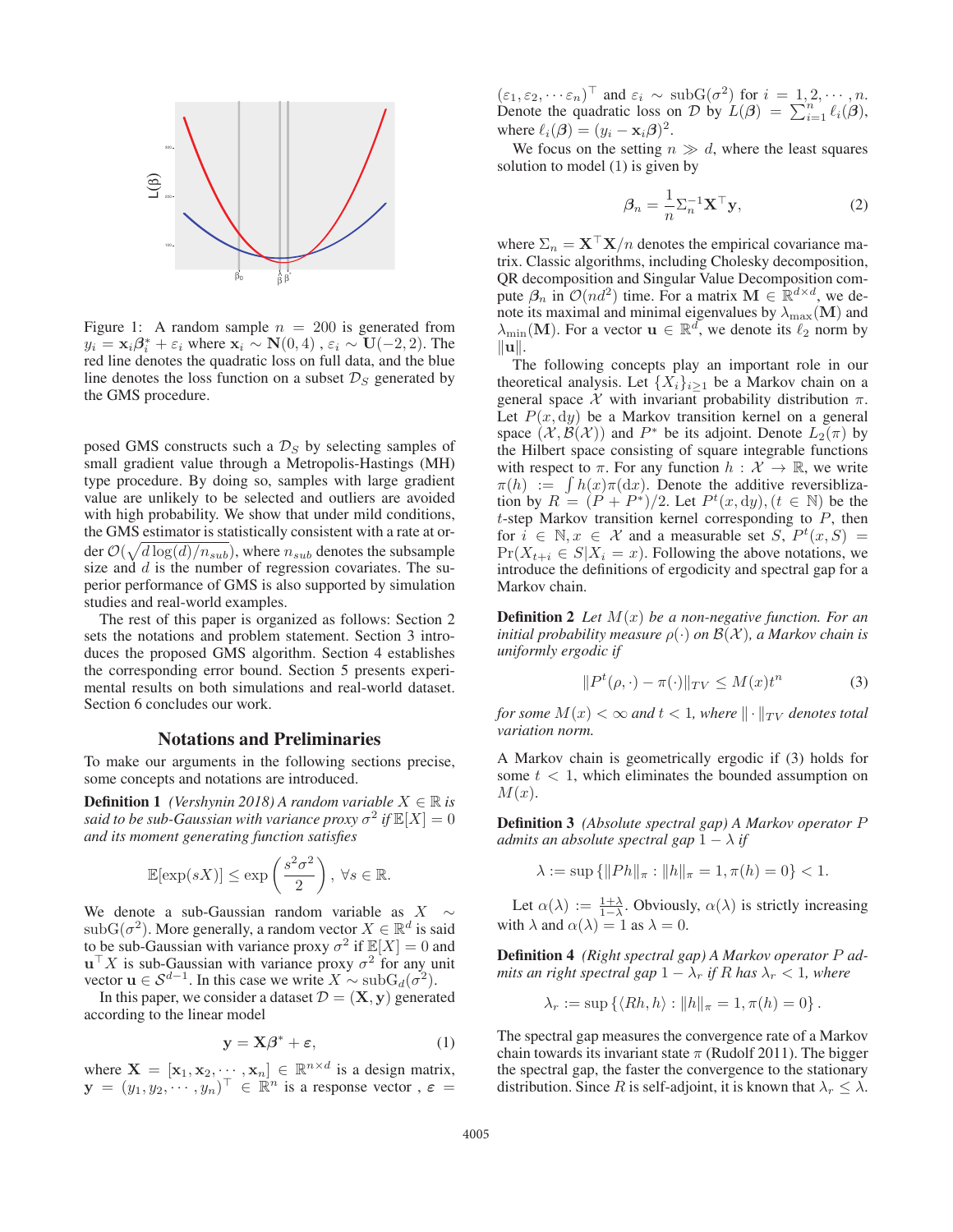## Robust Gradient-based Markov Subsampling

The idea of gradient-based learning has been studied in the literature (Zhu 2016; Burke, Lewis, and Overton 2005; Burke et al. 2018). Recall that GS selects samples with probability directly proportional to their gradient values, providing a natural way to apply this idea to subsampling. Although GS performs well empirically, the resulting estimator can be sensitive to highly noisy data, particularly when the sampling ratio is small. In contrast, we explore the potential of selecting samples with small gradients to achieve robust estimation. To this end, we develop a gradient-based Markov subsampling (GMS) algorithm. Concretely, GMS consists of three steps: 1) pilot estimation; 2) gradient calculation; 3) Markov subsampling.

- Pilot estimation. The pilot estimation  $\beta_0$  can be calculated by (2) based on a small random subset with size  $n_0 \ll n$ . We empirically show that the GMS does not heavily raly on the quality of  $\beta_2$ . As a result  $n_2$  can be heavily rely on the quality of  $\beta_0$ . As a result,  $n_0$  can be chosen to the user's preference in practice.
- Calculate gradient. Given the pilot  $\beta_0$ , we calculate the gradient for the  $i$ -th sample by

$$
\mathbf{g}_i(\boldsymbol{\beta}_0) = \frac{\partial \ell_i(\boldsymbol{\beta})}{\partial \boldsymbol{\beta}}|_{\boldsymbol{\beta} = \boldsymbol{\beta}_0} = -\mathbf{x}_i^\top (y_i - \mathbf{x}_i \boldsymbol{\beta}_0). \quad (4)
$$

As discussed previously, we are attempting to find a subset  $\mathcal{D}_S$  on which  $L(\beta^*) \approx L(\beta_0)$ . Consider the first order Taylor expansion of  $L(\beta^*)$  centered at the pilot  $\beta_0$ :

$$
L(\boldsymbol{\beta}^*) = L(\boldsymbol{\beta}_0) + \sum_{i=1}^n \langle \mathbf{g}_i(\boldsymbol{\beta}_0), \boldsymbol{\beta}_0 - \boldsymbol{\beta}^* \rangle + \mathcal{R}_n(\boldsymbol{\beta}_0),
$$

where  $\mathcal{R}_n$  is the remainder. Since  $\beta_0$  is considered to be a crude estimate for  $\beta^*$ ,  $\beta_0 - \beta^*$  is non-negligible. Thus, a natural way to satisfies  $L(\beta_0) \approx L(\beta^*)$  is to select points with small  $\mathbf{g}_i(\boldsymbol{\beta}_0), i \in \mathcal{D}_S$ .

• Markov subsampling. It has been empirically shown that Markov chain samples may lead to more stable estimation compared to their i.i.d. counterparts (Gong, Zou, and Xu 2015; Sun, Sun, and Yin 2018). Taking this in mind, we implement probabilistic sampling through a Metropolis-Hastings (MH) type procedure. Since we prefer samples with small gradient values, we use these values to design the probability in our acceptance step. This procedure can be summarized as follows. At some current sample  $z_t$ , we accept a randomly selected candidate sample **<sup>z</sup>**<sup>∗</sup> with probability defined in (5). If accepted, the iteration is completed and we set  $z^* = z_{t+1}$ . Otherwise, a new candidate is randomly selected and the process repeats. Finally, we accept the last  $n_0$  elements generated by this procedure after a user-specified burn-in period  $t_0$ .

The detailed procedure is summarized in Algorithm 1.

Remark 1 *It is known that the the subsamples generated by Algorithm 1 constitute an irreducible Markov Chain (since the transition probabilities are always positive), and therefore are uniformly ergodic (Down, Meyn, and Tweedie 1995).*



Figure 2: (a) Oracle and pilot estimation; (b) Comparison on 10 data points selected by GS and GMS. The size of the subsampled data points are scaled by their corresponding gradient value.

Remark 2 *The overall computational complexity of GMS is*  $\mathcal{O}(\max\{n_{sub}d^2,d^3\})$ *. Thus, the computational burden can be greatly reduced when*  $n_{sub} \ll n$ .

We give a toy example to show the potential benefits of GMS. We generate a dataset of size 50 by  $y_i = 2x_i + \varepsilon_i$ , where  $\mathbf{x}_i \sim \mathbf{N}(0, 3)$ ,  $\varepsilon_i \sim \mathbf{U}(-10, 10)$ . Fig. 2 (a) plots the oracle (red solid line) and pilot estimation (purple dashed line) which is fitted by 10 randomly selected data points. Fig. 2(b) demonstrates the comparison of 10 samples selected by GS (green circles), GMS (blue circles) respectively. The purple area denotes the range where the gradient value is less than 15. It can be observed from Fig. 2 that samples in purple area help to correct the pilot line towards the oracle. In other words, by selecting the data points with small gradient values, GMS can safely improve the pilot estimation while also avoiding distractions caused by noisy samples.

Algorithm 1 Robust Gradient-based Markov Subsampling

- **Input:** Dataset  $\mathcal{D} = (\mathbf{x}_i, y_i)_{i=1}^n$ ,  $\mathcal{D}_S = \emptyset$ , burn-in period:<br>
to subsample size  $n_{s+1} \ll n$  $t_0$ , subsample size  $n_{sub} \ll n$ .<br>Train a pilot estimator  $\beta_0$  be
- 1: Train a pilot estimator  $\beta_0$  based on a subsample with size  $n_0 = n_{sub}$  and calculate  $\mathbf{g}_i$ ,  $i = 1, 2, \cdots, n$  by (4).
- 2: Randomly select a sample  $z_1$  from  $D$ , and set  $D_s = z_1$ .
- 3: for  $2 \le t \le (n_{sub} + t_0)$  do<br>4: while  $|\mathcal{D}_S| < t$  do
- while  $|\mathcal{D}_S| < t$  do
- 5: Randomly draw a candidate  $z^* = (x^*, y^*)$

6: Calculate the acceptance probability by

$$
p = \min\left\{1, \frac{\|\mathbf{g}_t\|}{\|\mathbf{g}^*\|}\right\} \tag{5}
$$

7: Set  $\mathcal{D}_S = \mathcal{D}_S \cup \mathbf{z}^*$  with probability p<br>8: If  $\mathbf{z}^*$  is accepted, set  $\mathbf{z}_{t+1} = \mathbf{z}^*$ 

- 8: If  $z^*$  is accepted, set  $z_{t+1} = z^*$ <br>9: **end while**
- end while
- $10:$  end for
- 11: Denote the last  $n_{sub}$  samples of  $\mathcal{D}_S$  as  $(\mathbf{X}_S, \mathbf{y}_S)$ .
- 12: Solve  $\hat{\boldsymbol{\beta}} = \arg \min_{\boldsymbol{\beta}} ||\mathbf{y}_S \mathbf{X}_S \boldsymbol{\beta}||^2$ .

```
Output: βˆ.
```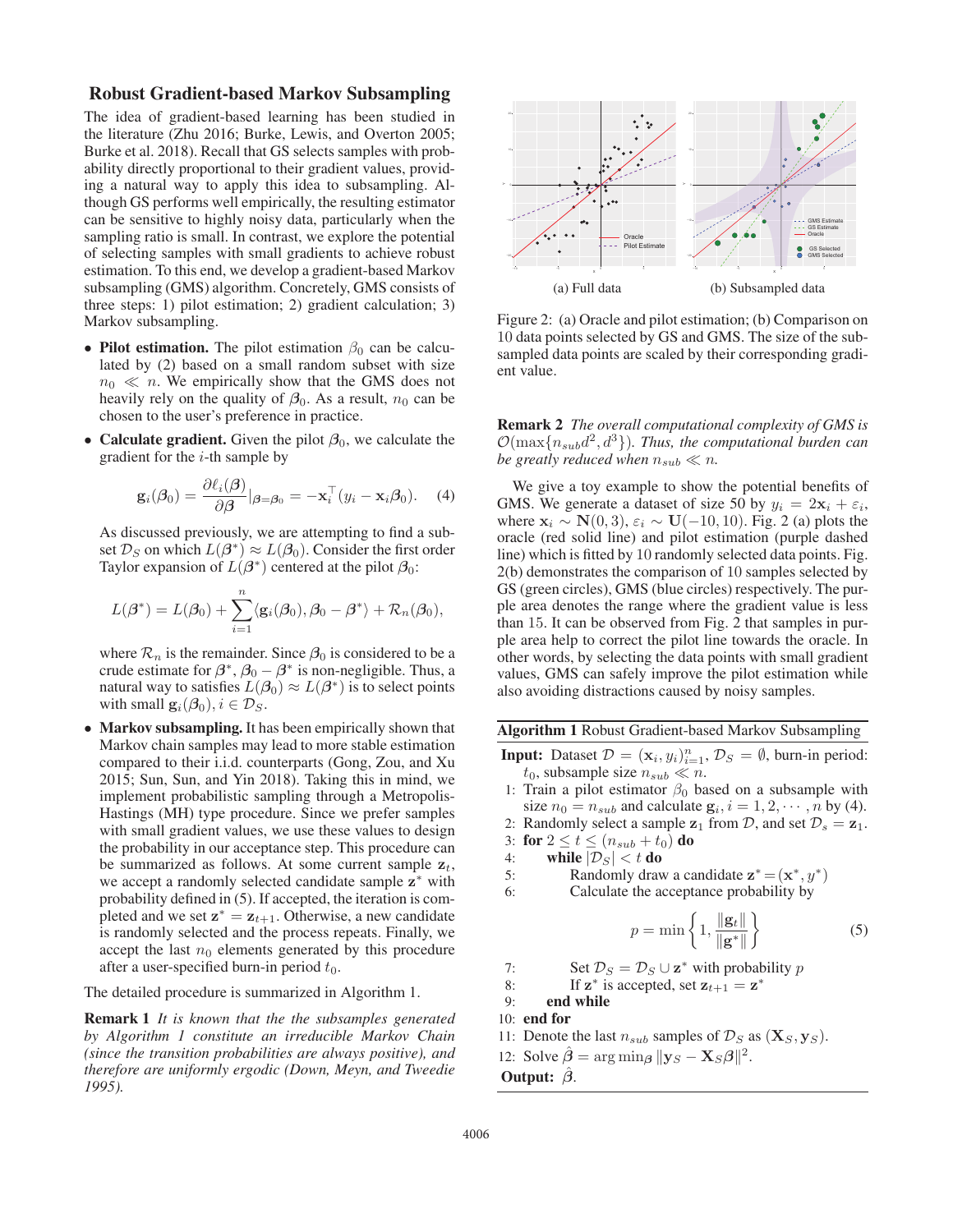### Theoretical Assessment

In this section, we provide theoretical support for the proposed GMS. In particular, our main interest is to bound the difference between the GMS estimator  $\hat{\beta}$  and the oracle  $\beta^*$ . The main result is given in Theorem 1, which shows that the gradient based Markov subsampling algorithm is statistically consistent. We first present several lemmas as follows.

**Lemma 1** *(Vershynin 2018) If*  $X \sim \text{subG}(\sigma^2)$ *, then for any*  $t > 0$ , *it holds*  $\mathbb{P}(|X| \ge t) \le 2 \exp\left(\frac{-t^2}{2\sigma^2}\right)$ .

**Lemma 2** *(Sun et al. 2017) Let*  $A, B \in \mathbb{R}^{d \times d}$  *be invertible, then for any matrix norm*  $\|\cdot\|_*$ *, if*  $\|A^{-1}\|_*\|A - B\|_* < 1$ *, we have*

$$
||A^{-1}-B^{-1}||_*\leq \frac{||A^{-1}||_*^2||A-B||_*}{1-\|A^{-1}||_*||A-B||_*}
$$

.

**Lemma 3** *(Fan, Jiang, and Sun 2018) Let*  $\{x_i\}_{i\geq 1}$  *be a Markov chain with invariant measure* π *and right spectral gap*  $1 - \lambda_r > 0$ *. Then for any bounded function*  $f: \mathcal{X} \rightarrow$  $[a, b]$  *and any*  $t \in \mathbb{R}$ *,* 

$$
\mathbb{P}\left(\left|\sum_{i=1}^n f(\mathbf{x}_i)-n\pi(f)\right|>\epsilon\right)\leq 2\exp\left(-\frac{\alpha(\lambda_r\vee 0)^{-1}\epsilon^2}{2n(b-a)^2/4}\right).
$$

Theorem 1 *Suppose that the Markov chain samples generated by GMS are with invariant distribution* π *and right*  $\text{spectral gap 1} - \lambda_r$ . Let  $\hat{\Sigma}_S = \frac{1}{n_{sub}} \mathbf{X}_S^\top \mathbf{X}_S, \Sigma = \text{cov}(\mathbf{X})$ <br> *if*  $n_{sub} \geq 8\alpha(\lambda_r \vee 0)d^2\|\Sigma^{-1}\|^2 \log(d^2/\delta)$ , then with confi*dence at least* 1 − 2δ*,*

$$
\|\hat{\beta} - \beta^*\| \le C\sqrt{\frac{8d(\log(d) + \log(1/\delta))}{n_{sub}}},\tag{6}
$$

*where*  $C = \sigma \|\Sigma^{-1}\|^2$ .

PROOF. Note that the Markov chain samples  $\{x_i\}_{i=1}^{n_{sub}}$  are uniformly ergodic. Suppose that it has a stationary invariant uniformly ergodic. Suppose that it has a stationary invariant distribution  $\pi$  with right spectral gap  $1 - \lambda_r$ . Without loss of generality, we assume that  $\sup_{\mathbf{x}_i \in \mathcal{X}} \|\mathbf{x}_j\| \leq 1$  for  $j =$  $1, 2, \cdots, n_{sub}$ . Observe that

$$
\|\hat{\beta} - \beta^*\|
$$
\n
$$
= \| (n_{sub}^{-1} \mathbf{X}_S^{\top} \mathbf{X}_S)^{-1} (n_{sub}^{-1} \mathbf{X}_S^{\top} \mathbf{y}_S) - \beta^* \|
$$
\n
$$
= \| (\mathbf{X}_S^{\top} \mathbf{X}_S)^{-1} \mathbf{X}_S^{\top} \mathbf{X}_S \beta^* - \beta^* + (n_{sub}^{-1} \mathbf{X}_S^{\top} \mathbf{X}_S)^{-1} \frac{\mathbf{X}_S^{\top} \varepsilon}{n_{sub}} \|
$$
\n
$$
\leq \|\hat{\Sigma}_S^{-1} - \Sigma^{-1} \| \cdot \| \mathbf{X}_S^{\top} \varepsilon / n_{sub} \| + \| \Sigma^{-1} \| \cdot \| \mathbf{X}_S^{\top} \varepsilon / n_{sub} \|
$$
\n
$$
\leq \left( \frac{\|\Sigma^{-1}\|^2 \cdot \|\hat{\Sigma}_S - \Sigma\|}{1 - \|\hat{\Sigma}_S^{-1}\| \cdot \|\hat{\Sigma}_S - \Sigma\|} + \| \Sigma^{-1} \| \right) \cdot \| \mathbf{X}_S^{\top} \varepsilon / n_{sub} \|
$$
\n
$$
= \frac{\|\Sigma^{-1}\|}{1 - \|\hat{\Sigma}_S^{-1}\| \cdot \|\hat{\Sigma}_S - \Sigma\|} \cdot \| \mathbf{X}_S^{\top} \varepsilon / n_{sub} \|
$$
\n
$$
\leq \nu^{-1} \|\Sigma^{-1}\| \cdot \|\mathbf{X}_S^{\top} \varepsilon / n_{sub} \|.
$$

The second inequality comes from Lemma 2. Let us first consider  $\mathbf{X}_{S}^{\dagger} \boldsymbol{\varepsilon}/n_{sub}$ . Recall that  $\boldsymbol{\varepsilon} \sim \text{subG}_{d}(\sigma^2)$ ,

 $\sup_{\mathbf{x}_j \in \mathcal{X}} \|\mathbf{x}_j\| \leq 1$ , then the random variable  $\mathbf{x}_j^{\dagger} \varepsilon \sim$  $\text{subG}_d(\sigma^2)$ . Denote by  $\epsilon = \max_{j,k} |\tilde{\Sigma}_{j,k} - \Sigma_{j,k}|$ , we have

$$
\mathbb{P}(\|\mathbf{X}_{S}^{\top}\boldsymbol{\varepsilon}/n_{sub}\| \geq \epsilon) \leq \sum_{i=1}^{d} \mathbb{P}(|\mathbf{x}_{i}^{\top}\boldsymbol{\varepsilon}| \geq n_{sub}\epsilon/\sqrt{d})
$$

$$
\leq 2d \exp\left(-\frac{n_{sub}\epsilon^{2}}{2d\sigma^{2}}\right).
$$

According to the fact that  $\|\hat{\Sigma}_S - \Sigma\| \leq d\epsilon$ . It follows from Lemma 3 that

$$
\mathbb{P}(\|\hat{\Sigma}_S - \Sigma\| \ge \epsilon) \le 2d^2 \exp\left(-\frac{n_{sub}\epsilon^2}{2d^2\alpha(\lambda_r \vee 0)}\right).
$$

Given that  $\|\Sigma^{-1}\| \cdot \|\hat{\Sigma}_S - \Sigma\| \leq 1 - \nu \in (0, 1)$ , by taking  $\nu = 1/2$ , we know

$$
\begin{aligned} \mathbb{P}(\|\hat{\beta}-\beta^*\| \geq \epsilon) & \leq \mathbb{P}\left(\|\Sigma^{-1}\|\cdot\|\hat{\Sigma}_S - \Sigma\| \geq \frac{1}{2}\right) \\ & + \mathbb{P}\left(\|\Sigma^{-1}\|\cdot\|\mathbf{X}_S^\top\varepsilon/n_{sub}\| \geq \frac{\varepsilon}{2}\right) \\ & \leq 2d^2e^{-\frac{n_{sub}\alpha(\lambda_Y\vee 0)^{-1}}{8d^2\|\Sigma^{-1}\|^2}} + 2de^{-\frac{n_{sub}\epsilon^2}{8d\sigma^2\|\Sigma^{-1}\|^2}}. \end{aligned}
$$

Then

$$
\|\hat{\beta} - \beta^*\| \le \sigma \|\Sigma^{-1}\|^2 \sqrt{\frac{8d \log(d/\delta)}{n_{sub}}}
$$

holds with confidence at least  $1 - \delta$  if  $n_{sub} \ge$  $8\alpha(\lambda_r \vee 0)d^2\|\Sigma^{-1}\|^2\log(d^2/\delta)$ . This completes the proof. proof.

Remark 3 *Theorem 1 indicates that the GMS estimator β*ˆ *is consistent, i.e.*  $\|\hat{\beta} - \beta^*\| \to 0$  *as*  $n_{sub} \to \infty$ *. The founding condition requires that the right spectral gap of the invariant distribution*  $\pi$  *satisfies*  $1 - \lambda_r > 0$ *. GMS almost trivially satisfies this condition. To see this, notice that the Markov chain generated by GMS is uniformly ergodic, and hence geometrically ergodic. Following this, it is known that*  $\lambda(P) < 1$ *if and only if the Markov chain is geometrically ergodic (Roberts and Rosenthal 1997), so the condition is satisfied. The convergence rate is with order of*  $\mathcal{O}(\sqrt{\frac{d \log(d)}{n_{sub}}})$ *, which matches the optimal error bound for the i.i.d. samples in a minimax sense.*

Denote the mean squared error of the prediction  $X\hat{\beta}$  by  $MSE(\mathbf{X}\hat{\boldsymbol{\beta}}) = \frac{1}{n} ||\mathbf{X}(\hat{\boldsymbol{\beta}} - \boldsymbol{\beta}^*)||^2$ . According to the inequality

$$
\mathrm{MSE}(\mathbf{X}\hat{\boldsymbol{\beta}}) \leq \lambda_{\max}(\Sigma_n) \cdot \|\hat{\boldsymbol{\beta}} - \boldsymbol{\beta}^*\|^2,
$$

we can obtain the following corollary bounding the prediction error immediately from Theorem 1.

Corollary 1 *Under the same conditions in Theorem 1, with confidence at least*  $1 - \delta$ *, it holds* 

$$
\text{MSE}(\mathbf{X}\hat{\boldsymbol{\beta}}) \le C^2 \lambda_{\text{max}}(\Sigma_n) \cdot \frac{8d(\log(d) + \log(1/\delta))}{n_{sub}}. (7)
$$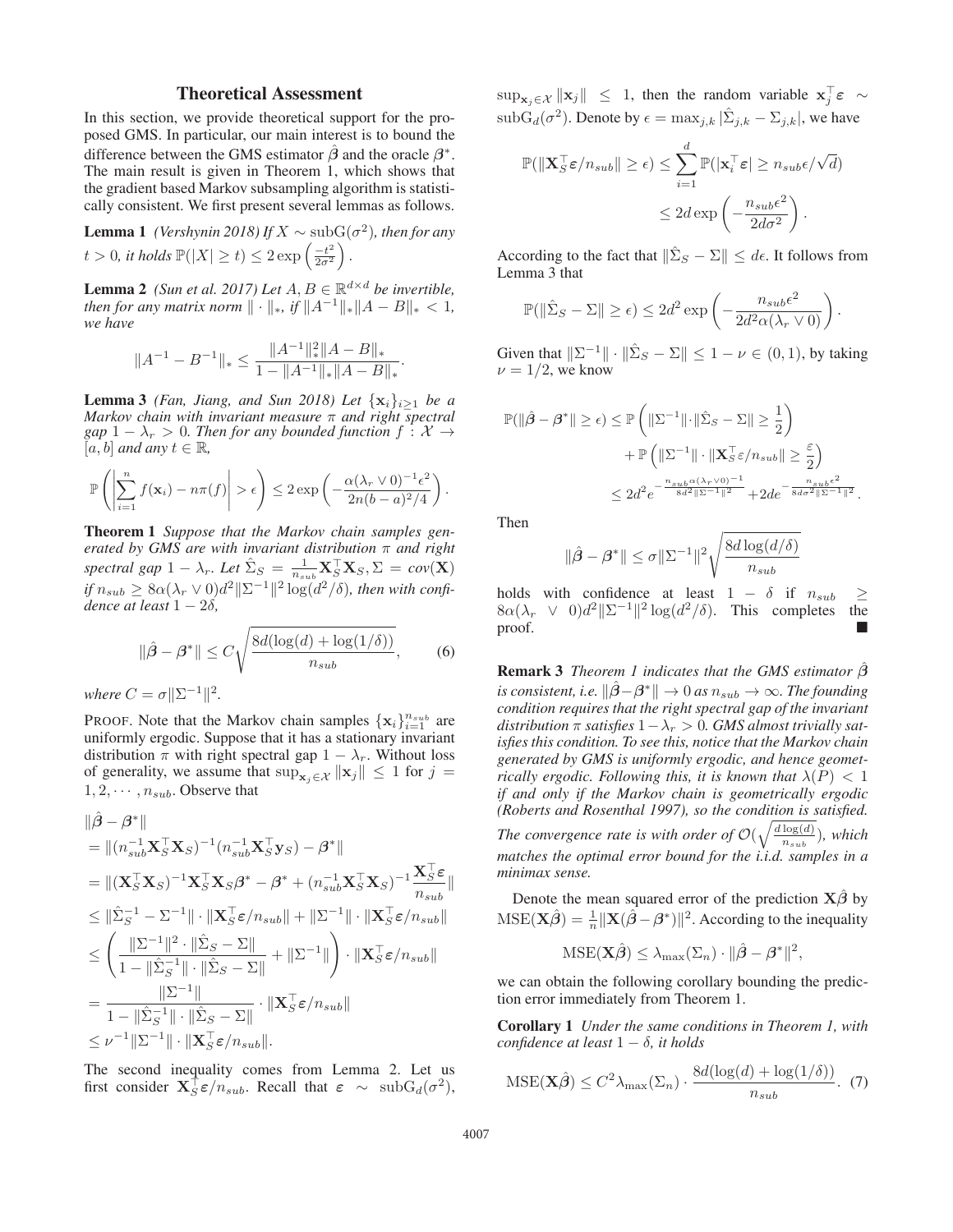

Figure 3: Boxplots of 50 times experiments for different subsampling methods with  $n = 1M$ ,  $d = 500$ . From top to bottom:  $M1(N), M1(U), M1(t)$ . From left to right:  $sr = 0.001, 0.005, 0.01$ .

# **Experiments**

To assess the performance of GMS, we conduct experiments on both simulation studies and real data examples. All numerical studies are conducted in software R on Compute Canada clusters with 2.1 GHz CPUs and 128 GB memory.

### Simulation Studies

In simulation studies, we generate the data by  $y = X\beta^* + \varepsilon$ , where the  $n \times d$  design matrix **X** is generated by a mixture of Gaussian distributions  $\frac{1}{2}N(\mu_1, \sigma_1^2) + \frac{1}{2}N(\mu_2, \sigma_2^2)$ <br>in two different ways:  $(M1)$   $\mu_1 = -2$ ,  $\sigma_1 = 3$ ,  $\mu_2 =$ in two different ways:  $(M1)$   $\mu_1 = -2$ ,  $\sigma_1 = 3$ ,  $\mu_2 = 2$ <br>  $\sigma_3 = 10$ ;  $(M2)$   $\mu_1 = 0$   $\sigma_2 = 3$ ,  $\mu_2 = 0$   $\sigma_3 = 10$  $2, \sigma_2 = 10$ ;  $(M2) \mu_1 = 0, \sigma_1 = 3, \mu_2 = 0, \sigma_2 = 10.$ <br>The oracle  $3^*$  is generated uniformly from  $1+3+2+1$ , 0) The oracle  $\beta^*$  is generated uniformly from  $\{\pm 3, \pm 2, \pm 1, 0\}$ . We generate three different types of i.i.d. noise, including uniform distribution with  $\varepsilon_i \sim U(-5, 5)$ , normal distribution with  $\varepsilon_i \sim \mathbf{N}(0, 25)$  and Student-t distribution with  $\varepsilon_i \sim t(2)$ . We denote the models combining these design matrices and noise distributions as follows: <sup>M</sup>1(**U**), M1(**N**), M1(**t**), M2(**U**), M2(**N**), M2(**t**). Also, we set  $n = 100K, 500K, 1M$  and with corresponding  $d =$ 50, 250, 500.

For each dataset, we compare the proposed GMS with five representative sampling methods where each method is applied  $K = 50$  times repeatedly. The quality of the fit is measured by the estimation error (EE):

$$
EE = \frac{1}{K} \sum_{k=1}^{K} ||\hat{\beta}_k - \beta^*||.
$$

In all experiments, the subsample size is set by  $n_{sub}$  =  $sr * n$ , where sr represents the sampling ratio. We set  $sr = 0.001, 0.005, 0.01$  for each model. If required, a pilot estimator is calculated by uniform subsampling of size  $n_0 =$  $n_{sub}$ . The sampling methods considered for comparison are: GS, leverage subsampling (LEV), unweighted leverage subsampling (LEVUNW) (Ma, Mahoney, and Yu 2015), uniform sampling and influence-based sampling (Ting and Brochu 2018). Note that LEVUNW conducts sampling identically to LEV, but solves the unweighted least squares problem instead. For influence-based sampling, the sampling weight for  $(\mathbf{x}_i, \mathbf{y}_i)$  is proportional to  $\|\psi_{\mathcal{B}}(\mathbf{x}_i, y_i)\|$ , where

$$
\psi_{\beta}(\mathbf{x}_i, y_i) = (y_i - \mathbf{x}_i \beta) \Sigma_n^{-1} \mathbf{x}_i
$$

is the influence function.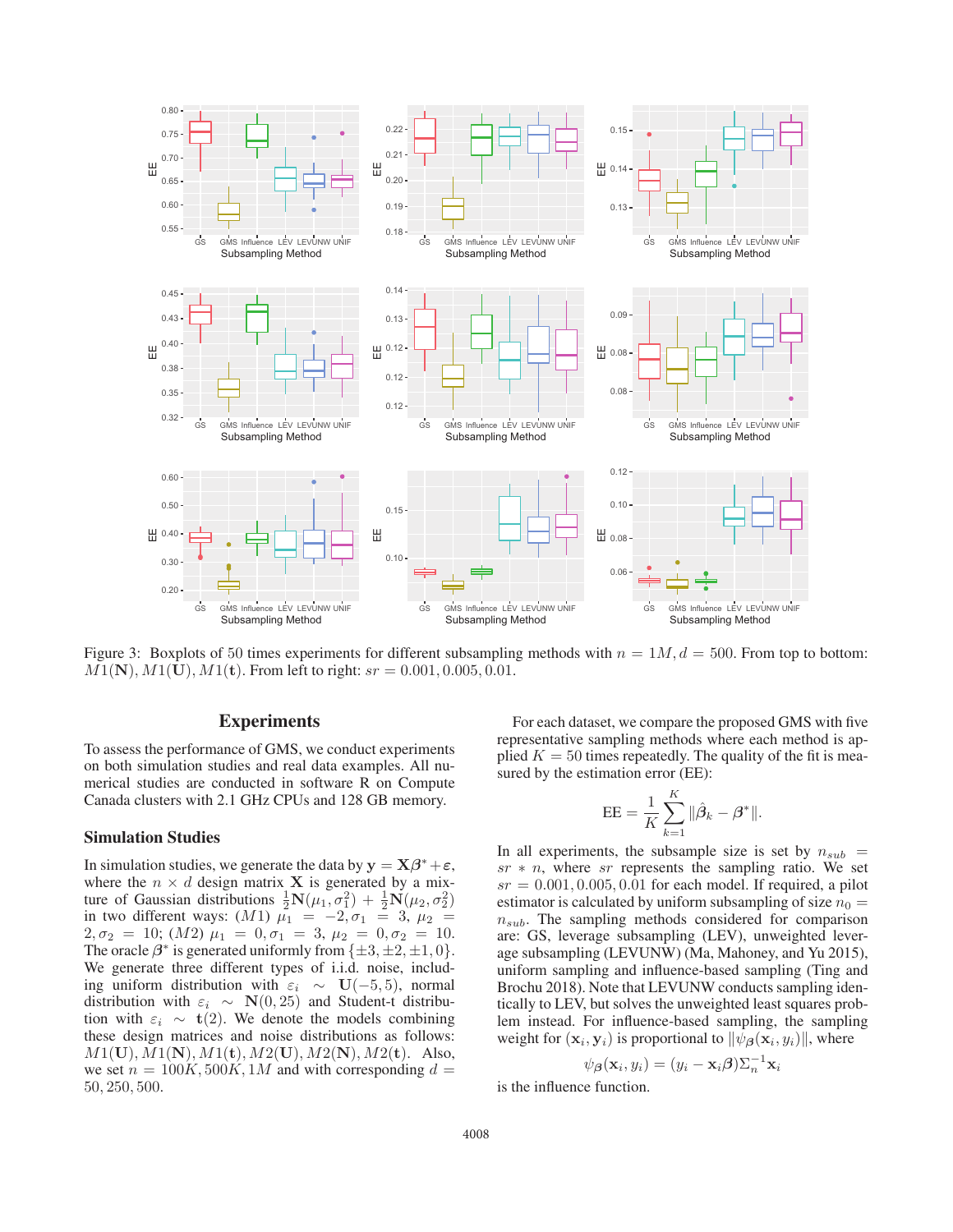Table 1: EE comparison (mean  $\pm$  standard deviation)×10<sup>-2</sup> for different sampling methods for  $n = 1M$ ,  $d = 500$ 

| Methods       | $M1({\bf N}$ |              |            | $M1({\bf U})$ |              |            | $M1({\bf t})$ |              |            |
|---------------|--------------|--------------|------------|---------------|--------------|------------|---------------|--------------|------------|
|               | $sr = 0.1\%$ | $sr = 0.5\%$ | $sr = 1\%$ | $sr = 0.1\%$  | $sr = 0.5\%$ | $sr = 1\%$ | $sr = 0.1\%$  | $sr = 0.5\%$ | $sr = 1\%$ |
| GS.           | 74.9(3.89)   | 21.7(0.68)   | 13.7(0.45) | 42.9(1.36)    | 12.8(0.40)   | 8.33(0.26) | 38.2(2.99)    | 8.54(0.31)   | 5.48(0.24) |
| Influence     | 74.5(2.97)   | 21.5(0.78)   | 13.8(0.50) | 42.8(1.54)    | 12.8(0.35)   | 8.30(0.21) | 38.4(3.13)    | 8.61(0.36)   | 5.47(0.19) |
| <b>LEV</b>    | 65.4(3.41)   | 21.7(0.52)   | 14.7(0.50) | 37.6(1.64)    | 12.3(0.42)   | 8.57(0.22) | 35.4(5.71)    | 14.1(2.51)   | 9.26(0.98) |
| <b>LEVUWN</b> | 65.0(2.81)   | 21.7(0.73)   | 14.7(0.40) | 37.4(1.47)    | 12.5(0.46)   | 8.59(0.20) | 37.8(7.52)    | 13.2(2.25)   | 9.72(1.25) |
| <b>UNIF</b>   | 65.5(2.72)   | 21.6(0.66)   | 14.9(0.37) | 37.8(1.52)    | 12.5(0.45)   | 8.64(0.25) | 37.8(8.23)    | 13.6(2.15)   | 9.36(1.26) |
| <b>GMS</b>    | 58.6(2.36)   | 18.9(0.61)   | 13.1(0.36) | 35.5(1.35)    | 12.0(0.31)   | 8.26(0.23) | 22.5(3.65)    | 7.22(0.50)   | 5.30(0.22) |

Table 2: EE comparison (mean  $\pm$  standard deviation)×10<sup>-2</sup> for different sampling methods for  $n = 1M$ ,  $d = 500$ 

| Methods       | M2(N)        |              |            | $M2({\bf U})$ |              |            | M2(t)        |              |            |
|---------------|--------------|--------------|------------|---------------|--------------|------------|--------------|--------------|------------|
|               | $sr = 0.1\%$ | $sr = 0.5\%$ | $sr = 1\%$ | $sr = 0.1\%$  | $sr = 0.5\%$ | $sr = 1\%$ | $sr = 0.1\%$ | $sr = 0.5\%$ | $sr = 1\%$ |
| <b>GS</b>     | 77.8(2.55)   | 22.2(0.67)   | 14.4(0.43) | 43.3(1.65)    | 13.4(0.41)   | 8.62(0.24) | 39.3(3.71)   | 8.95(0.48)   | 5.66(0.34) |
| Influence     | 77.4(2.53)   | 22.3(0.49)   | 14.4(0.39) | 44.0(1.39)    | 13.4(0.36)   | 8.73(0.33) | 39.5(3.38)   | 9.00(0.51)   | 5.68(0.36) |
| <b>LEV</b>    | 67.3(3.11)   | 22.4(0.61)   | 15.5(0.42) | 39.3(1.26)    | 13.0(0.45)   | 8.89(0.21) | 36.1(5.19)   | 14.1(2.22)   | 9.52(1.05) |
| <b>LEVUWN</b> | 67.6(2.85)   | 22.3(0.67)   | 15.4(0.37) | 38.7(1.52)    | 12.9(0.43)   | 8.93(0.22) | 37.0(6.46)   | 13.2(1.39)   | 13.0(2.73) |
| <b>UNIF</b>   | 68.5(3.36)   | 22.5(0.64)   | 15.4(0.47) | 38.8(1.52)    | 13.0(0.42)   | 8.81(0.31) | 35.8(4.48)   | 13.5(2.03)   | 9.60(1.42) |
| <b>GMS</b>    | 60.5(2.68)   | 19.4(0.65)   | 13.4(0.46) | 37.0(1.53)    | 12.6(0.43)   | 8.61(0.26) | 22.7(1.78)   | 7.52(0.66)   | 5.65(0.88) |



Figure 4: Boxplots of 50 times experiments for different subsampling methods with  $n = 1M$ ,  $d = 500$ . From top to bottom:  $M2(N), M2(U), M2(t)$ . From left to right:  $sr = 0.001, 0.005, 0.01$ .

Due to space limitation, we only show the results for the setting  $n = 1M$ ,  $d = 500$ . Other results are given in the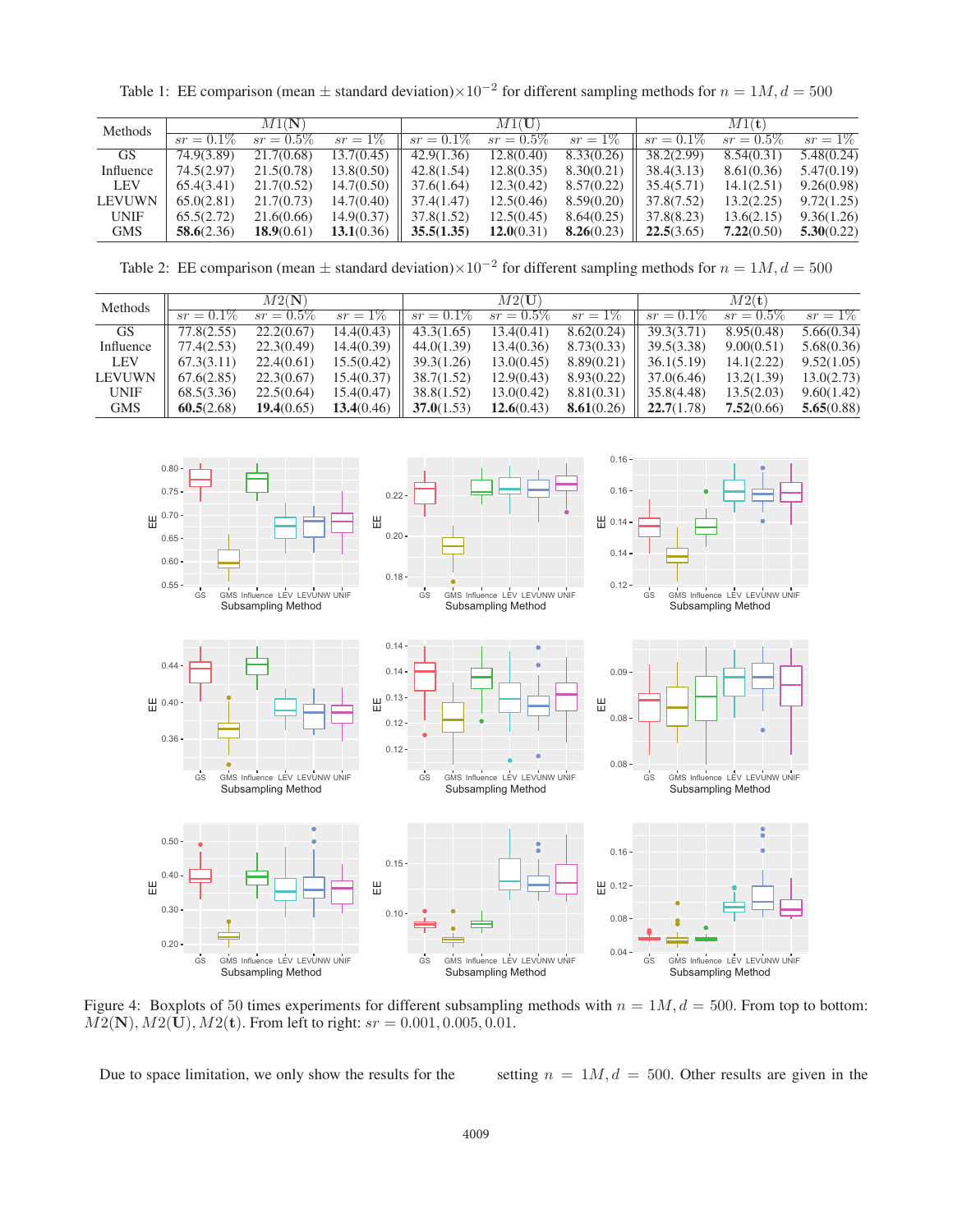Table 3: EE comparison (mean  $\pm$  standard deviation) for different sampling methods for real datasets

| Methods       | <b>Online News Popularity</b> |              |            |              | Poker Hands  |              | <b>Wave Energy Converters</b> |              |            |
|---------------|-------------------------------|--------------|------------|--------------|--------------|--------------|-------------------------------|--------------|------------|
|               | $sr = 0.1\%$                  | $sr = 0.5\%$ | $sr = 1\%$ | $sr = 0.1\%$ | $sr = 0.5\%$ | $sr = 1\%$   | $sr = 0.1\%$                  | $sr = 0.5\%$ | $sr = 1\%$ |
| <b>GS</b>     | 36.4(26.7)                    | 8.67(5.27)   | 7.06(4.08) | 0.44(0.18)   | 0.118(0.039) | 0.078(0.030) | 1979(258.6)                   | 767(105.1)   | 498(74.8)  |
| Influence     | 29.8(31.9)                    | 8.02(5.15)   | 5.22(2.06) | 0.41(0.17)   | 0.125(0.036) | 0.079(0.023) | 1990(339.1)                   | 696(96.1)    | 503(51.9)  |
| LEV           | 18.6(19.1)                    | 11.6(7.01)   | 8.55(4.55) | 0.35(0.13)   | 0.12(0.04)   | 0.092(0.024) | 1940(275.5)                   | 801(99.1)    | 579(66.2)  |
| <b>LEVUWN</b> | 21.7(13.1)                    | 10.3(8.38)   | 8.85(4.92) | 0.37(0.13)   | 0.123(0.03)  | 0.078(0.023) | 1868(239.8)                   | 808(86.8)    | 583(66.1)  |
| <b>UNIF</b>   | 18.1(14.2)                    | 12.4(7.75)   | 7.23(3.01) | 0.35(0.12)   | 0.135(0.035) | 0.089(0.022) | 1956(278.1)                   | 815(90.5)    | 563(76.8)  |
| <b>GMS</b>    | 11.4(5.24)                    | 7.48(4.81)   | 5.37(2.61) | 0.26(0.09)   | 0.119(0.034) | 0.079(0.024) | 1747(269.1)                   | 762(103.9)   | 517(67.1)  |

supplementary material. Figs. 3 and 4 record the boxplots based on 50 times empirical estimation error. The mean and standard deviation of EE are reported in Tables 1 and 2. Several observations are worth making about the presented results. To begin, as the subsample size increases, the mean error and standard deviation for all methods tend to decrease monotonically. Note that GMS achieves the lowest error for all 6 models under all sampling ratios. In particular, GMS outperforms other competitors significantly when the sampling ratio is very small. This observation supports that the samples generated by GMS are more informative and lead to robust estimation. Moreover, LEV and LEVUWN perform quite similarly to uniform sampling. This is because the leverage score only depends the input information. Since both  $M1$  and  $M2$  are generated by mixtures of Gaussian and hence have nearly uniform leverage scores, LEV and LEVUWN do not show significant differences with uniform sampling. We also observe that influence-based subsampling performs almost identically to GS. Since the design matrix **X** is generated by i.i.d. mixtures of Gaussian,  $\Sigma_n$  approximates a diagonal matrix. Therefore, the influence function assigns similar sampling probability as gradient in the sampling process. In addition, in heavy-tailed noise cases, i.e.  $M_1(t)$ ,  $M_2(t)$ , GMS still achieves the lowest error, which supports that GMS is more robust to highly noisy data.

### Real Data Examples

We further evaluate the performance of GMS on 3 realworld datasets: Online News Popularity ( $n = 39797, d =$ 61), Wave Energy Converters ( $n = 288000$ ,  $d = 32$ ) and Poker Hands ( $n = 25010, d = 11$ )<sup>1</sup>. For the WEC dataset, we remove 16 columns due to collinearity. Since the oracle  $\beta^*$  is unknown for real datasets, we utilize  $\beta_n$  as a proxy to  $\beta^*$  in our performance metric. The comparisons of empirical estimation error with different sampling ratio are reported in Table 3. It can be observed from Table 3 that GMS still achieves the lowest error when the sampling ratio is very low. As subsample size increases, GMS is still able to achieve competitive performance among the 6 sampling algorithms.

### **Conclusion**

In this paper, we propose a gradient-based Markov subsampling (GMS) algorithm for the linear regression problem. We analyze the performance of GMS in terms of error bounds. The theoretical results show that the GMS estimator

is statistically consistent and the corresponding error bound matches the optimal rate in the minimax sense. Experiments on simulation studies and real data examples demonstrate the effectiveness of GMS. Future work includes extending GMS to general models (e.g. Ridge, Lasso), and accelerating the burn-in process of GMS. All these problems are under current research.

### Acknowledgments

This work was supported in part by NSERC grant RGPIN-2016-05024 and in part by NSFC grants 11690014 and 11971173. The content is solely the responsibility of the authors and does not necessarily represent the official views of the aforementioned funding agencies.

#### References

Burke, J. V.; Curtis, F. E.; Lewis, A. S.; Overton, M. L.; and Simões, L. E. 2018. Gradient sampling methods for nonsmooth optimization. *arXiv preprint arXiv:1804.11003*.

Burke, J. V.; Lewis, A. S.; and Overton, M. L. 2005. A robust gradient sampling algorithm for nonsmooth, nonconvex optimization. *SIAM Journal on Optimization* 15(3):751–779.

Dereziński, M.; Warmuth, M. K.; and Hsu, D. 2018a. Correcting the bias in least squares regression with volumerescaled sampling. *arXiv preprint arXiv:1810.02453*.

Derezinski, M.; Warmuth, M. K.; and Hsu, D. J. 2018b. Leveraged volume sampling for linear regression. In *Advances in Neural Information Processing Systems*, 2505– 2514.

Down, D.; Meyn, S. P.; and Tweedie, R. L. 1995. Exponential and uniform ergodicity of markov processes. *The Annals of Probability* 23(4):1671–1691.

Drineas, P.; Mahoney, M. W.; Muthukrishnan, S.; and Sarlós, T. 2011. Faster least squares approximation. Nu*merische mathematik* 117(2):219–249.

Drineas, P.; Magdon-Ismail, M.; Mahoney, M. W.; and Woodruff, D. P. 2012. Fast approximation of matrix coherence and statistical leverage. *Journal of Machine Learning Research* 13(Dec):3475–3506.

Drineas, P.; Mahoney, M. W.; and Muthukrishnan, S. 2008. Relative-error cur matrix decompositions. *SIAM Journal on Matrix Analysis and Applications* 30(2):844–881.

Fan, J.; Jiang, B.; and Sun, Q. 2018. Hoeffding's lemma for markov chains and its applications to statistical learning. *arXiv preprint arXiv:1802.00211*.

<sup>1</sup> https://archive.ics.uci.edu/ml/datasets.php